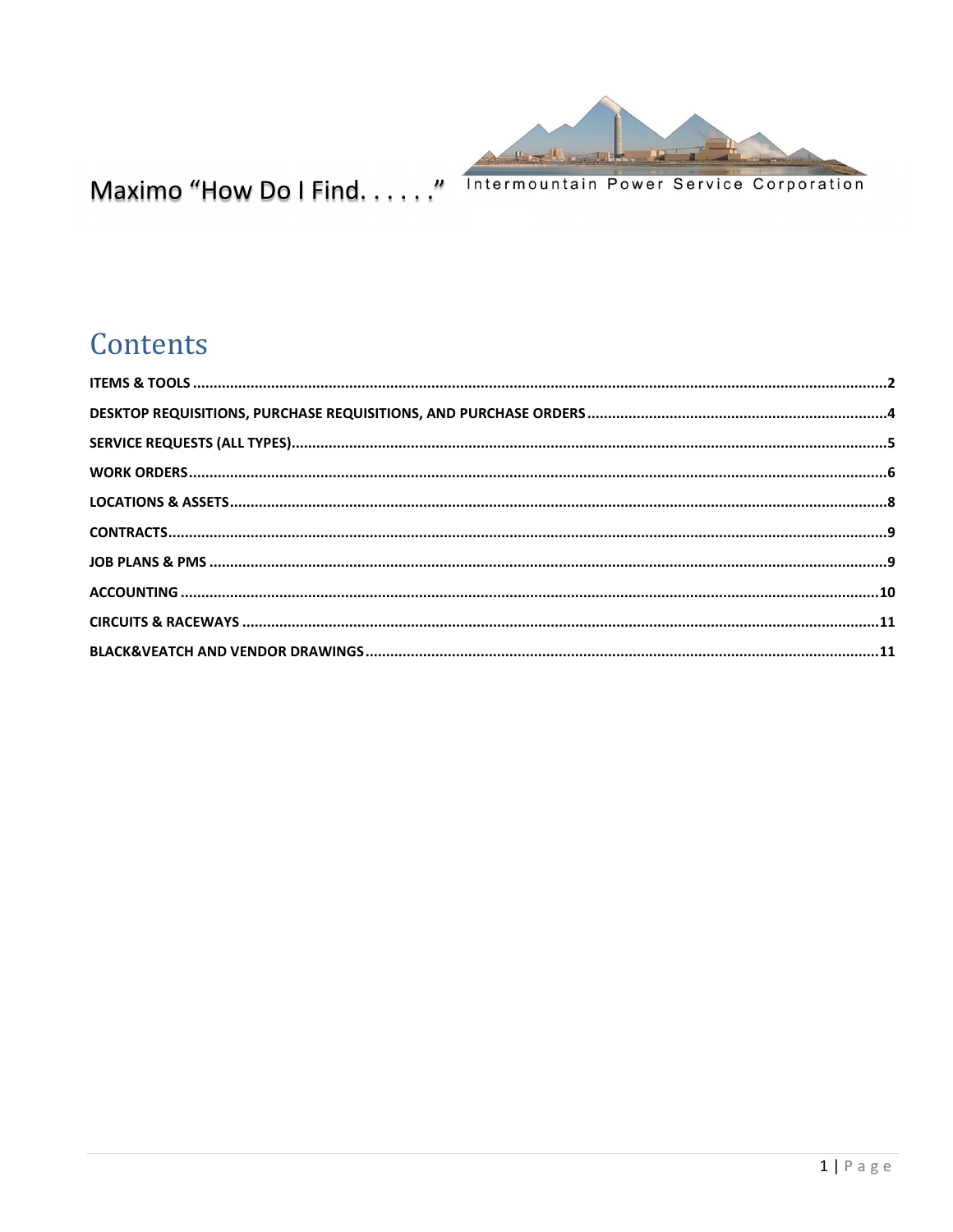# **Items & Tools**

#### • **How do I find an Item?**

### **Using Maximo filtering-**

Go To > Inventory > Item Master (Nuc) > List tab > Description field. In a systematic left to right approach enter the predominant noun such as "Fuse%" and press Enter. This will list all Fuses. Then study the result set and note the order of the attributes. Maximo needs to see filtering applied in the order the terms appear left to right. Continuing this example you'll notice that the amp rating is next. Click back in the Description field and add to what is there, for example, "Fuse%10%", and press Enter. This will filter the list down further to just 10 amp fuses. Continue in similar fashion adding more terms as needed with a % sign following the term and pressing Enter until you get down to a very small result set to choose from. If you have a very distinct term in the description, like a part number, always try it first which will sometimes be all you need. For example if you knew a 10 Amp Fuse was part number KAB-10 try it first and you'll find it only returns a single record.

### **Using Excel-**

In www.ipsc.com, click on Employees > Maximo > Item Master. This will actually download a copy of the Excel sheet to your local machine. Click on the file link to Open it. If it prompts with any message about a different format, answer Yes. Once the file is opened, click on the "Enable Editing" button in the yellow band at the top which will cause the band to disappear. Then click the "Enable Macros" then click yes. Now click on the four search term boxes as needed and enter any terms you're confident will be found in the Item record. Click "Find" to view the results. This is not connected to Maximo and is always a little out of date.

# • **How do I find out if an Item is on a Purchase Requisition (PR) or Purchase Order (PO) and has been received?**

Go To > Inventory > Item Master (Nuc) > Enter the Item number in the Item field on the List tab and press Enter > Click the Item record to display it in the Item tab. Click on the Detail Menu (chevrons >>) to the right of the Item field and choose "View Item Availability" (also available under Select Action). Click on the Purchasing tab in the subsequent dialog box to see all current PRs and POs associated to that Item. In the far right column in the PO section you can see what quantity has been received.

#### • **How do I find the M/M level on an Item?**

Go To > Inventory > Inventory (Nuc) > Enter Item number and press Enter > Select the number. Click the Reorder Details tab. Look at the values in the "Reorder Point" and "Economic Order Quantity" to view the reorder specifications. For example a Reorder Point of 1.0 and an Economic Order Quantity of 2.0 is a M/M stocking level of 1 & 3. If the "Reorder" box is not checked, the Item is ORO.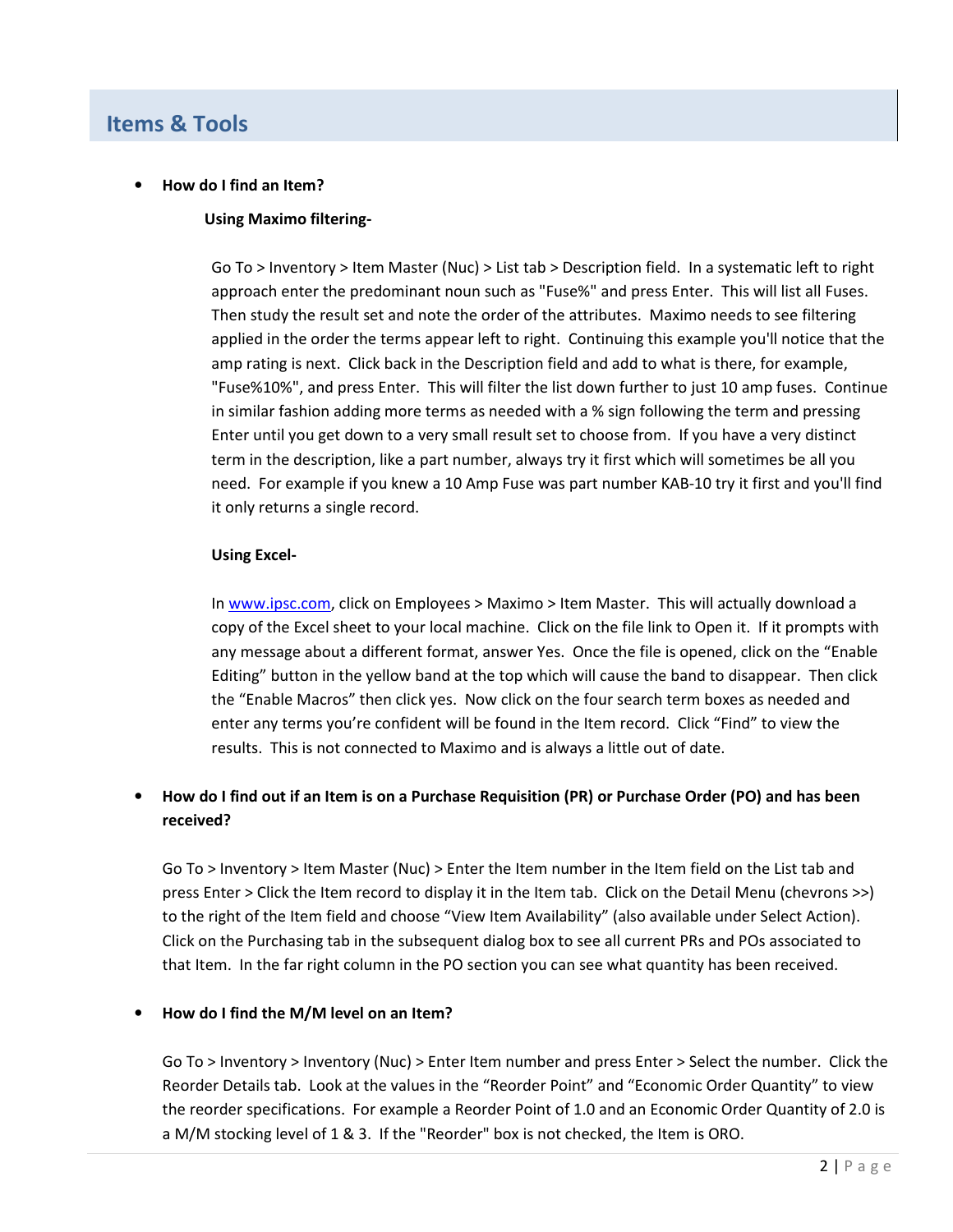# • **How do I find out if an Item is in stock or not?**

Go To > Inventory > Inventory (Nuc) > Enter the Item number in the Item field on the List tab and press Enter > Click the Item record to display it. You can see in the bottom section titled "Inventory Balances" what quantity is currently on hand both in capital inventory and new inventory.

#### • **How do I find the usage history of an Item?**

Go To > Inventory > Inventory (Nuc) > Enter the Item number. Go to Select Action > View Inventory Transactions and then click on the Issues and Returns tab.

### • **How do I find out if an Item is rebuildable?**

Go To > Inventory > Item Master (Nuc) > Enter the Item number in the Item field on the List tab and press Enter > Click the item record to display it. In the right hand column near the top is a checkbox titled "Rotating?". If this box is checked, the Item is a rebuildable asset tracked through its life cycle. If the box "Dummy Rotating Item" is also checked it is rebuildable but the asset life cycle is not tracked.

# • **How do I find an Item's technical specification?**

Go To > Inventory > Item Master (Nuc) > Enter the Item number in the Item field on the List tab and press Enter > Click the Item record to display it. Click on the Specifications tab to view the attributes of that Item. The attributes are all rolled together to create the Item Description at the top of the screen.

#### • **How do I find a Stocked Tool?**

Go To > Inventory > Stocked Tools > Enter the Tool number in the Tool field if you already know the Tool number. If not enter unique search terms into the Description field in similar manner to the section above for Items to locate the needed tool. This screen also shows the available balance.

#### • **How do I find an Item using the Asset BOM?**

Go To > Assets > Assets (Nuc) > Enter the Asset ID in the Asset field on the List tab and press Enter > Click the Asset record to display it. Click on the Spare Parts tab to display all spare parts for all crafts for that Asset. If you don't know the Asset ID use the other fields on the List tab to search for the Asset. Note that currently all spare parts are under Asset IDs that were the old TIMS Equipment numbers.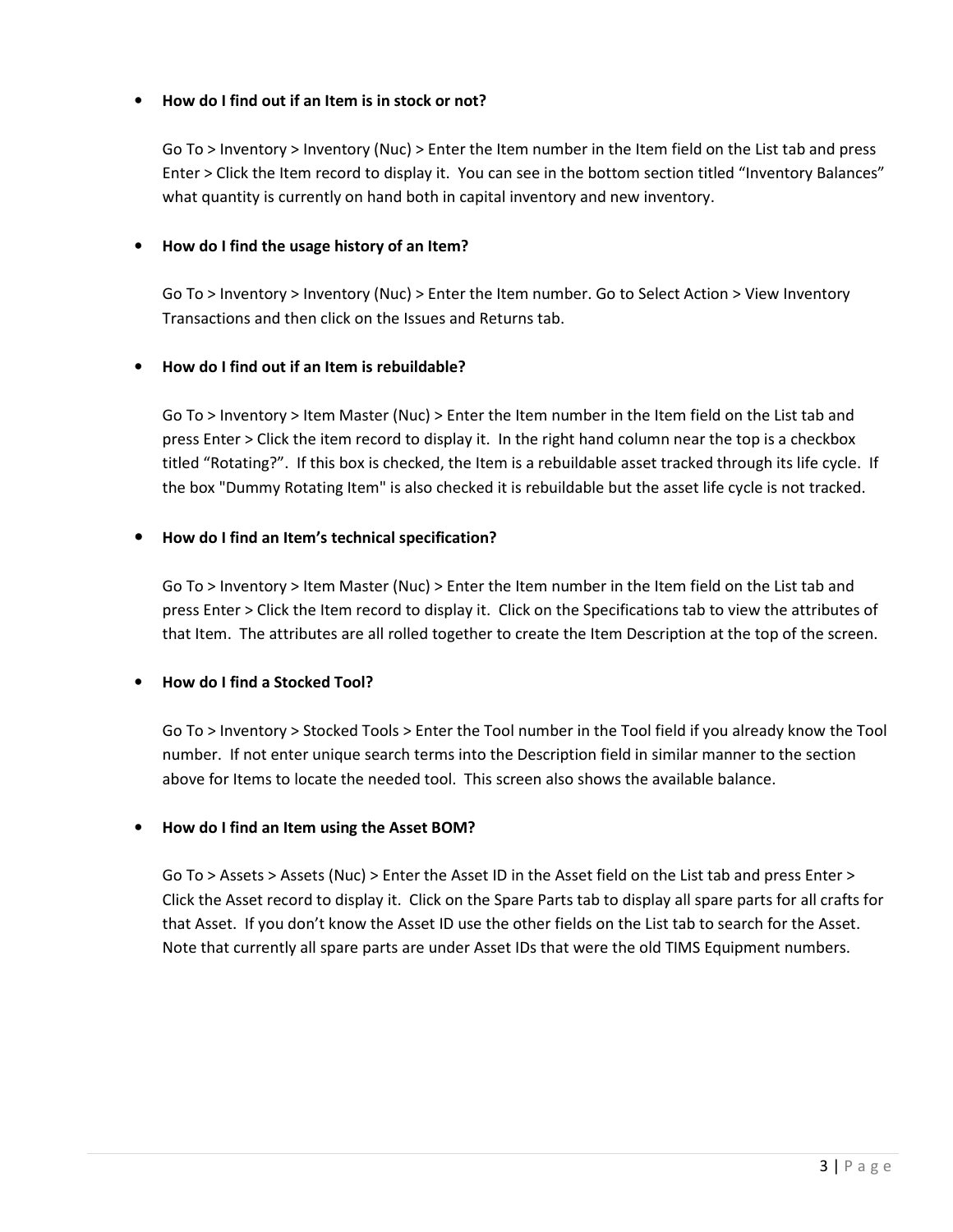# **Desktop Requisitions, Purchase Requisitions, and Purchase Orders**

# • **How do I find all Desktop Requisitions (DR) I have created?**

Go To > Self Service > Desktop Requisition > View Requisition > Enter Dnumber in "Requested by" and then hit the return key. Note: Maximo assumes that you only want to see DR's that are not completed. To see all DR's that you have entered, use Advanced Search and remove the "N" from the History box. In the history box, N shows all open DR's, Y shows all closed DR's, and nothing in the field shows all DR's.

### • **How do I find PRs I created from DRs or from any other sources?**

Go To > Purchasing > Purchase Requisitions > Enter Dnumber in Requested By and then Enter. Note: Maximo assumes that you only want to see PR's that are open and not yet turned into a PO. To see all PR's that you have entered, use Advanced Search and remove the "N" from the History box. In the history box, N shows all open PR's, Y shows all closed PR's, and nothing in the field shows all PR's.

### • **How do I find where a PR is at in the approval cycle?**

Go To > Purchasing > Purchase Requisitions > Find the PR or PO using List tab filtering methods described earlier. Once the PR is displayed on the main Purchase Requisition tab note the box in the second column titled "Current Workflow Assignments" for the name(s) of anyone eligible to act on (approve) that PR record.

# • **How do I find out if Direct material ordered on a PR is now on a PO?**

Go To > Purchasing > Purchase Requisitions > Enter Dnumber in "Requested by" and then hit the return key. Open up the PR by clicking on the PR number. Click on the PR Lines tab and open the line details by expanding the blue triangle in the left column. Down the page under Related Records you see the PO number with a chevron which you use to open the PO. Alternate: with the PR open, at the top of the window under Select Action select "View Related Records". A pop-up window will open that contains all of the related records - PO, Invoice, Material Receipts, etc for that PR.

# • **How do I find out if material on a PO has been received?**

Go To > Purchasing > Purchase Order (Nuc) > Find the PO you are interested in and click on the PO Lines tab. Open the filter. At the bottom of the page under the heading Receipts is the field Quantity Received. Alternately, from the PO page use the Select Action dialog box at the top of the page and select "View Related Records". From this box you can see all related information pertaining to this PO.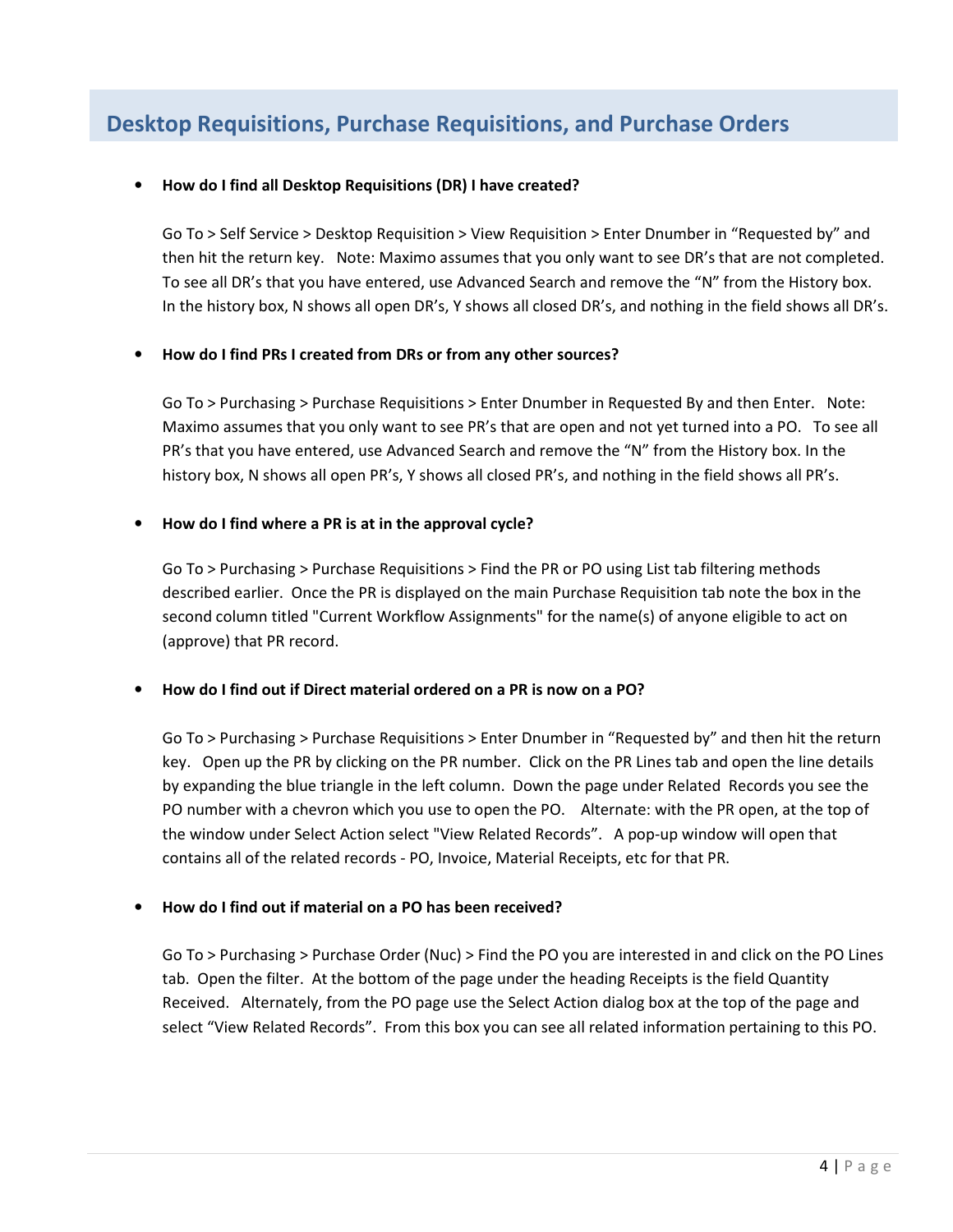# • **How do I find all PR's and PO's associated with a Work Order?**

Go To > Work Orders > Work Order Tracking (Nuc) > Query the Work Order you are interested in and open the work order detail. Click on the Related Records tab. This tab shows all records relating to the work order.

# **Service Requests (all types)**

### • **How do I find the WO number if I know the Service Request (SR) number?**

Go To > Work Orders > Work Order Tracking (Nuc) > Advanced Search > More Search Fields. In the dialog box enter the SR number in the Originating Record field. Click Find to display the results which should only be a single record. Note that if the History? Field is set to "N" then only open WOs will display.

### • **How do I find all SRs I have created?**

Go To > Work Orders > Service Requests > Advanced Search> More Search Fields. In the dialog box in the Reported By field enter your Dnumber with the D. Click Find to display the results.

# • **How do I find all SRs I have created that are Action Items?**

Go To > Work Orders > Service Requests > Advanced Search >More Search Fields. In the dialog box click on the magnifying glass on the Request Type field and choose "AI". In the Reported By field enter your Dnumber with the D. Click Find to display the results.

#### • **How do I find Action Items that have been assigned to me?**

From the Start Center all users should have a portlet on the main screen or one of the tabs that says "Service Requests Assigned to Me" or "Service Requests Awaiting My Action". In either case the column in the portlet titled Request Type holds the key. The type of "AI" indicates the Service Request type is for an Action Item. Click the green arrow in the portlet to open up the records in the application.

# • **How do I find where an SR is at in the approval cycle?**

Go To > Work Orders > Service Requests > Find the SR using the List tab filtering methods described earlier. Once the SR is displayed on the main Service Request tab note the box at the top of the screen titled "Current Workflow Assignments" for the name(s) of anyone eligible to act on (approve) that SR record. Note that immediately after Work Request type SR is approved it is closed and a Work Order is created from the SR.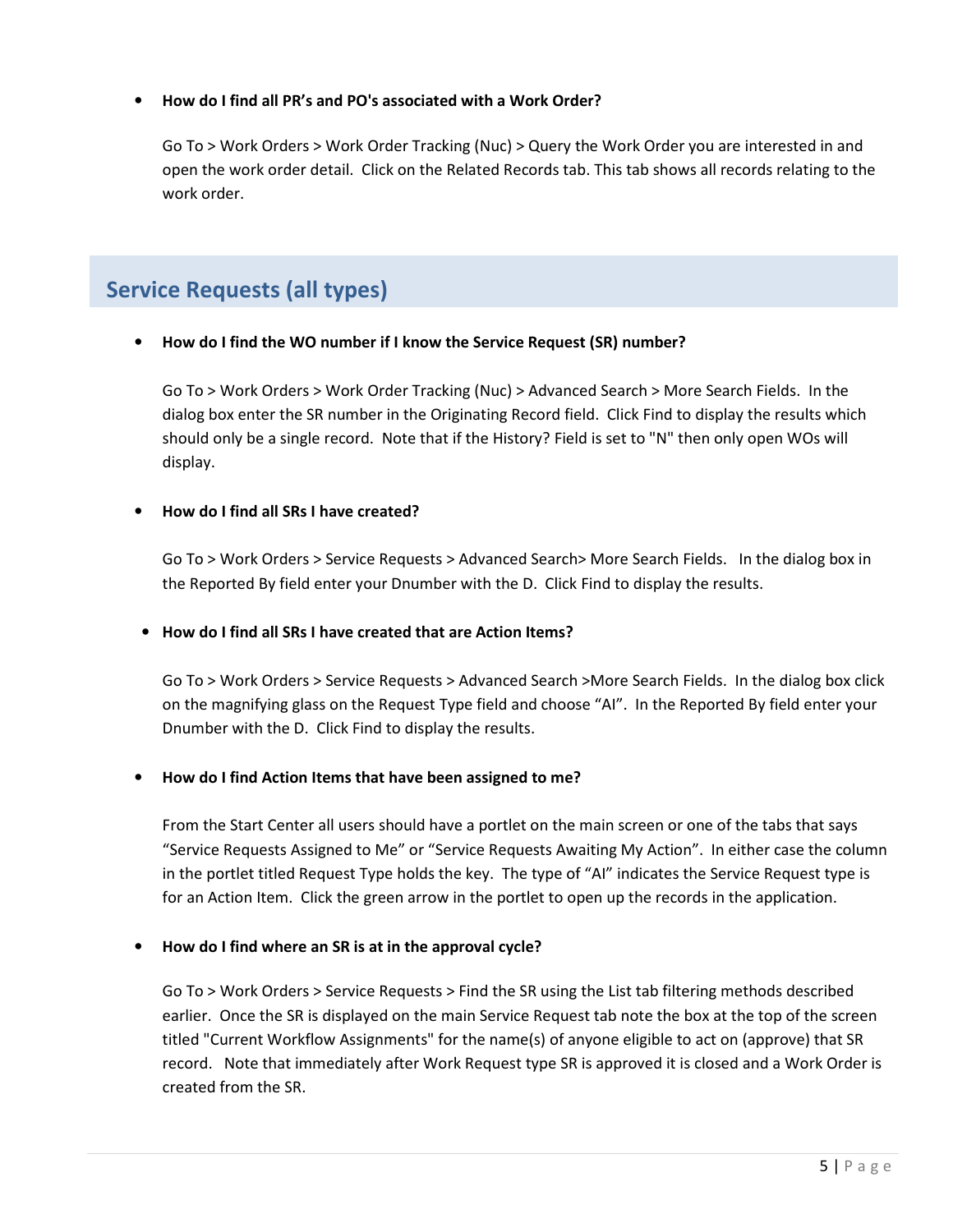# **Work Orders**

### • **How do I find out if a Work Order (WO) has a PM and Job Plan associated to it?**

Go To > Work Orders > Work Order Tracking (Nuc) > Enter the WO number in the Work Order field on the List tab and press Enter > Click the WO record to display it. Scroll down to the Job Details section of the Work Order tab. Connected Job Plans, PMs, Safety Plans, etc. are displayed here. You can select the chevrons to the right of each field to zoom to the application record to see more detail if desired.

# • **How do I find who has the current WO workflow assignment?**

Go To > Work Orders > Work Order Tracking (Nuc) > Enter the WO number in the Work Order field on the List tab and press Enter > Click the WO record to display it. On the main Work Order tab there is a box titled "View Workflow Assignments". Any person listed in the dialog box results can act upon the record with equal authority. Note that the workflow assignment does not necessarily match up with any specific WO status.

### • **How do I find the status of the material ordered against a WO?**

Go To > Work Orders > Work Order Tracking (Nuc) > Enter the WO number in the Work Order field on the List tab and press Enter > Click the WO record to display it. On the main Work Order tab in the top section center there are three blue information icons which provide the status of all storeroom as well as direct issue materials charged to a WO. Click on the "Refresh Status" icon right below the boxes for the latest info. A blank box means there are no materials on the current WO. "NONE" means that no material of that type (Storeroom or Direct) has arrived. "PARTIAL" means some but not all material has arrived. "COMP" means all material of that type has arrived.

# • **How do I find the total cost expended on a WO?**

Go To > Work Orders > Work Order Tracking (Nuc) > Enter the WO number in the Work Order field on the List tab and press Enter > Click the WO record to display it. Click on the Cost tab and then click on the Update Costs button to refresh the data tables with the latest information.

Optionally you can choose Select Action > View > Costs after displaying a WO record.

#### • **How do I find a list of all WOs flagged as requiring an outage?**

Go To > Work Orders > Work Order Tracking (Nuc) > Click the Select Value icon (spy glass) on the Shutdown Code field on the List tab. Click the checkbox for LU1 (Unit 1 long outage) or LU2 (Unit 2 long outage) and click OK > Press Enter to display the results.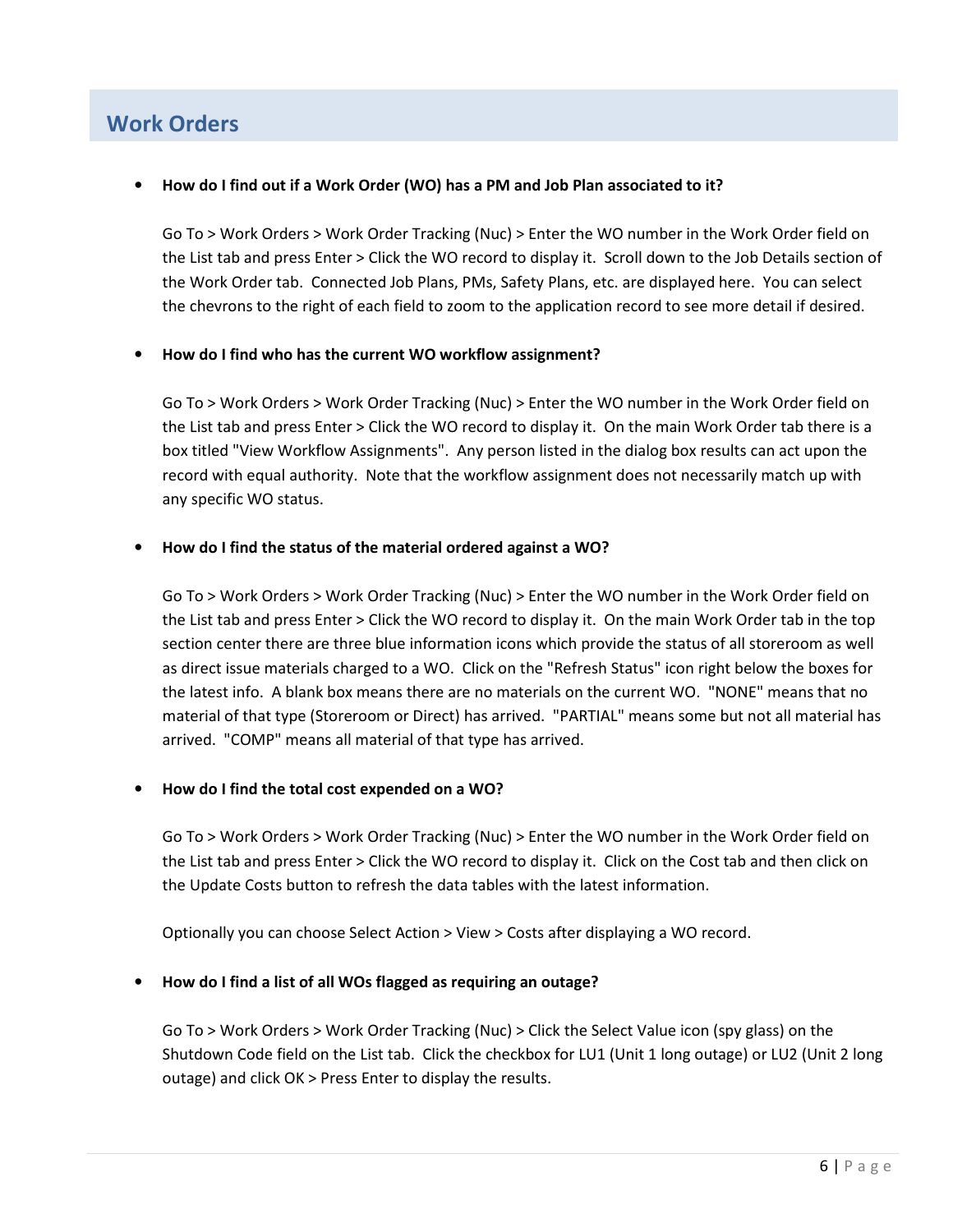Optionally you can add a filter on a Crew Work Group or Status in similar manner to refine the list of outage work orders down even further to a particular crew or WO status.

# • **How do I find the date a WO is scheduled for?**

Go To > Work Orders > Work Order Tracking (Nuc) > Enter the WO number in the Work Order field on the List tab and press Enter > Click the WO record to display it. Scroll down to the Scheduling Information section on the Work Order tab to see all dates related to a WO.

# • **How do I find out if a WO is a parent or child WO?**

Go To > Work Orders > Work Order Tracking (Nuc) > Enter the WO number in the Work Order field on the List tab and press Enter > Click the WO record to display it. There are three places to observe. On the Work Order tab about half way down the left side is the Parent WO field. If there is a WO number in this field, the WO you are looking at is a child WO. Click on the Plans tab. If there are any WO numbers in the Children WO section it is a Parent WO to those child WOs. Click on the Related Records tab. If there are other related WOs they will appear in the top section and will also show the relationship to the WO in the far right column.

# • **How do I find what budget a WO is being charged to?**

Go To > Work Orders > Work Order Tracking (Nuc) > Enter the WO number in the Work Order field on the List tab and press Enter > Click the WO record to display it. Near the top of the screen on the left side under the Work Order tab is a field named Project Budget ID. This is the Budget ID for this WO.

# • **How do I find what PR's or PO's have been generated for a WO?**

Go To > Work Orders > Work Order Tracking (Nuc) > Enter the WO number in the Work Order field on the List tab and press Enter > Click the WO record > Click on the Related Records tab > Near the bottom notice the Related PRs and Related POs sections. Click the little icon to the right of Download on the right side to display the records. The easier alternative to this exact same data is Select Action > View > PO Information but you cannot drill to the record directly like you can if you use the first method.

Optionally, you can refer to the Plans tab and Actuals tab on any WO by clicking on the Materials or Services sub tabs and drilling down to any specific line item.

Optionally, you can refer to the blue icons in the middle of any WO on the various Material Status fields. These fields are in the upper middle part on the main Work Order tab.

Optionally, you can use Advanced Search in Purchase Requisitions (Nuc) and Purchase Orders (Nuc) applications and search on all records for a specific WO. Make sure the History Flag is blank to ensure you can see all records closed or open.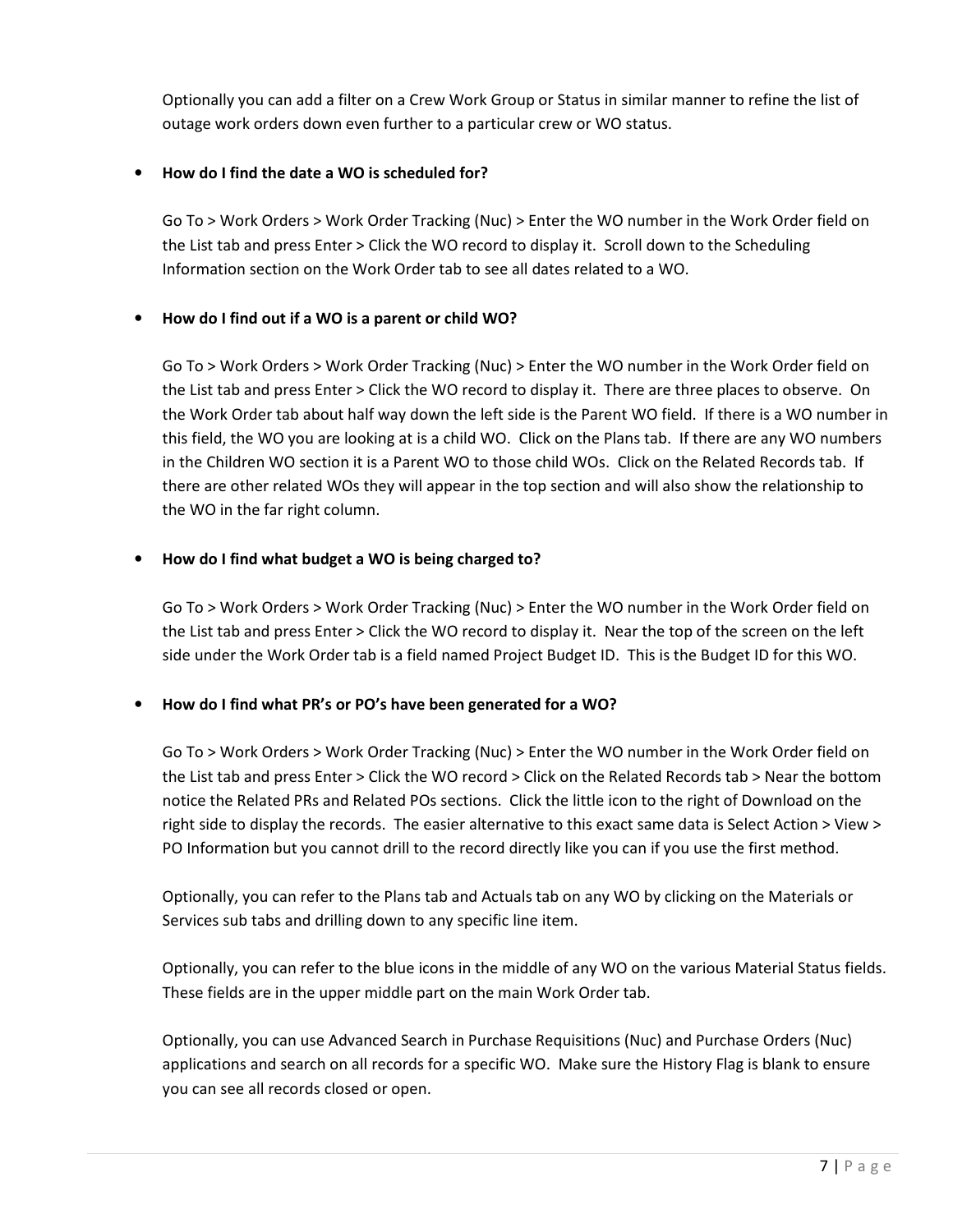# **Locations & Assets**

• **How do I find general or technical information about a Location like col-row?** 

Go To > Assets > Locations (Nuc). Find the Location you are looking for, e.g. 1ASA-P-1A1. Click on the Specifications Tab and there is an attribute field for Col-Row among many others.

# • **How do I find the lubrication requirements for Location 1ASA-P-1A1?**

Go To > Assets > Locations (Nuc). Type 1ASA-P-1A1 into the Location box on the List tab. Select 1ASA-P-1A1 and press Enter to open to the Location tab. On the left side, nine rows down is the box "Lube Group". Click on the chevrons and select "Go to IP Lubrication" to open up the lubrication dialog box. Click on the true triangle to see the lubrication point specifics in the IP Lubrication application.

### • **How do I find which serialized motor (Rotating Asset) is installed in Location 1ASA-P-1A1?**

Go To > Assets > Locations (Nuc). Type 1ASA-P-1A1 in the Location box on the List tab. Select 1ASA-P-1A1 and press Enter to open to the Asset tab. You will see Asset 1274 is the serialized motor installed at that location.

# • **How do I find the BOM spare parts list for the Bottom Ash Transfer Pumps?**

Note: Spare parts are only located under the Asset representing the Parent Location at this time. In this case, Asset 1ASA--1A. This will be expanded in the future down one level to the 1ASA-P-1A1 level.

Go To > Assets > Assets (Nuc). Type 1ASA--1A in the Asset dialog box. Open up the Asset and go to the Spare Parts tab to see the list of spare parts for that asset. In this case, there are 280 spare parts.

# • **How do I find Location 1ASA-P-1A1 using the drilldown hierarchy?**

Go To > Assets > Locations (Nuc). Under Select Action select "Open Drilldown". Expand the Unit 1 list by clicking on the + symbol. Expand Ash & Scrubber Solids with + symbol. Expand Bottom Ash with the + Symbol. Expand the parent location 1ASA--1A with the + symbol. Scroll down the list and select 1ASA-P-1A1 by clicking on the blue square.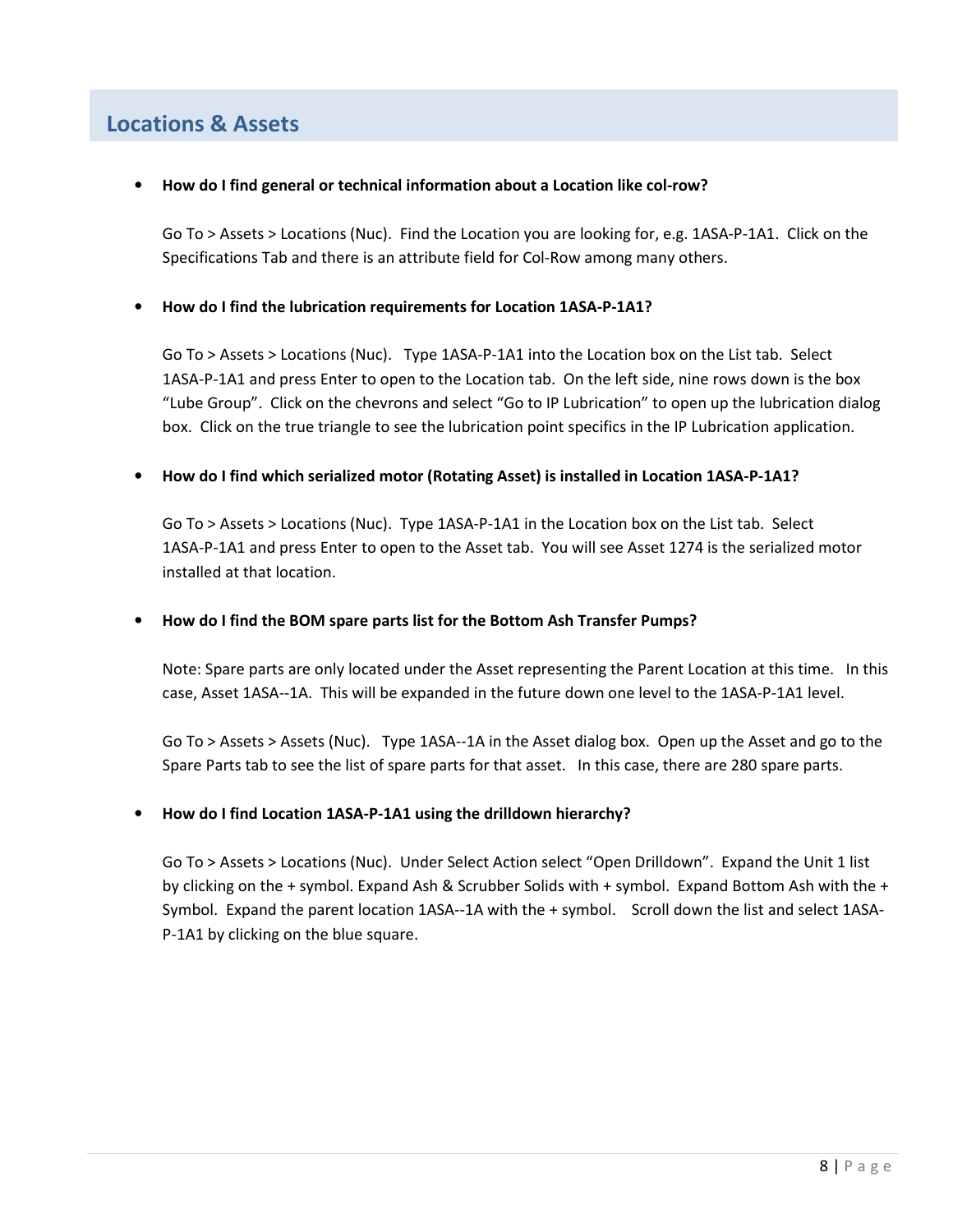# • **How do I find the GL and Labor account for Unit 2 Module 1A Scrubber Spray Pump 2CCC-P-2A?**

Go To > Assets > Locations (Nuc). Under Select Action select "Open Drilldown". Expand the Unit 2 list by clicking on the + symbol. Expand Combustion Gas Cleaning 2CC with + symbol. Expand Desulfurization 2CCC with the + Symbol. Expand the parent location for the Module 1A Spray Pumps (2CCC--1A0) with the + symbol. Scroll down the list and select 2CCC-P-2A by clicking on the blue square. The account numbers for both material and labor for this location are at the top middle of the location screen. If you know the Location ID you don't need to use the hierarchy drilldown.

# **Contracts**

• **How do I find the current open purchase contract for Elwood?** 

Go To > Contracts > Purchase Contracts. Type "Elwood" in the Description field and hit return. Note there are three revisions. Always select the latest approved revision. In this case, Revision 1. Any status other than APPR cannot be executed.

### • **How do I find a list of the work releases and accumulated costs for an APF contract?**

Go To > Contracts > Purchase Contracts. In the field "Company" on the List tab choose the Select Value icon. Type in "APF" in the Description search field and hit return. Select Contract 1009 Supplemental Maintenance Contract. From the Select Action drop down menu, select "View Release Costs" for a complete breakdown of all the releases against that contract.

#### • **How do I find what invoices have been paid to APF?**

From the "View Release Costs" pop-up box mentioned immediately above, select the chevrons next to the PO Release Number you are interested in. This will take you to the PO screen. From the Select Action drop down menu for the PO, select "View Related Records" and then click on the Invoices tab. You can then go to the Invoices application screen from the chevrons next to the invoice number for further detail.

# **Job Plans & PMs**

• **How do I find all the Job Plans that exist for Crew 83?** 

Go To > Planning > Job Plans (Nuc) > Click on the Detail Menu next to the Crew Work Group field on the List tab and choose Select Value. From the list that appears scroll to select Crew 83\_GROUP. Click OK and then press Enter revealing that there are 54 Job Plans for Crew 83. A shortcut is to just enter "83" and press Enter on the List tab when you first access the application revealing the same 54 files.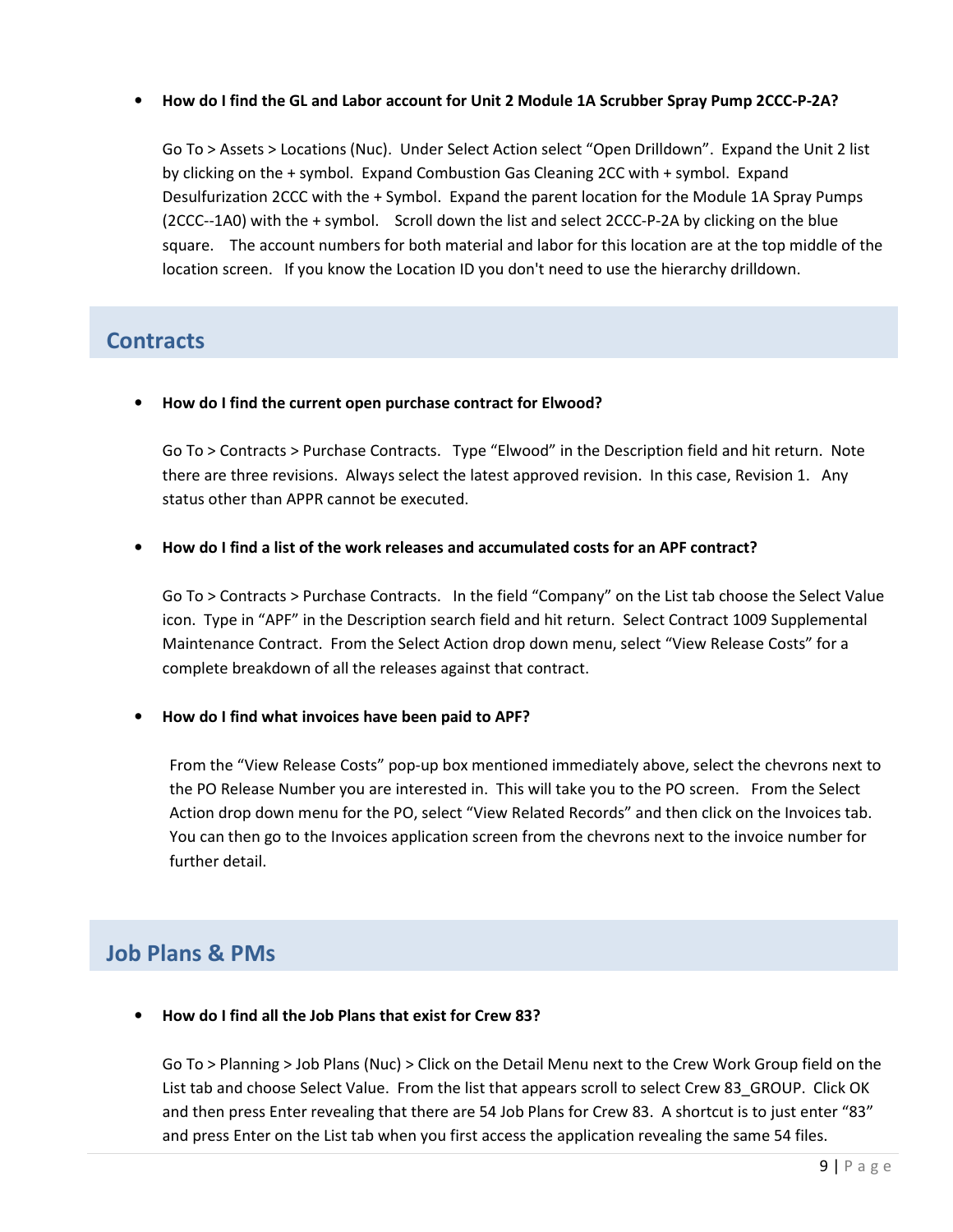# • **How do I find all the PMs for U1 Booster Boiler Feed Pump 2A?**

Go To > Preventive Maintenance > Preventive Maintenance (Nuc) > Enter "1FWA-P-2A" on the List tab and press Enter revealing that there are two PMs associated with this Location. Note: If you do not know the Location ID you can click on the Detail Menu to the right of the field and choose Select Value which opens a search dialog where you can search for the Location using standard Maximo searching techniques. For example you could enter a unique word like "Booster" in the description field and "2A" in the Location field and press Enter. Only two records meet both criteria and one is your record.

### • **How do I find the PM frequency for a PM and see its next due date or if it is meter driven?**

Go To > Preventive Maintenance > Preventive Maintenance (Nuc) > Enter the PM number in question in the PM field on the List tab and press Enter. Click on the record to display it in the PM tab. Click on the Frequency tab. The Frequency, Frequency Units and Estimated Next Due Dates are all found in the lower window of the Frequency tab. Think of the word "every" in front of the number in the "Frequency" field to understand the relationship between the Frequency and Frequency Units fields. If the Meter Based Frequency tab is loaded, this PM is driven by a meter reading rather than a frequency.

### • **How do I find the WO that was last created from a PM?**

Go To > Preventive Maintenance > Preventive Maintenance (Nuc) > Enter the PM number in question in the PM field on the List tab and press Enter. Click on the record to display it in the PM tab. The Last WO and Current WO are displayed in the Work Order Information section with their associated dates. Conversely you can do the same Advanced Search in Work Orders by entering the PM number to see all WOs created from that PM.

# • **How do I find the rebuildable Job Plan for CT Fan motor Item 3618?**

Go To > Planning > Job Plans (Nuc) > Enter 3618 in the Reference Number field on the List tab and press Enter. Select the Job Plan 17130 to view the complete record.

# **Accounting**

# • **How do I find the WO number associated with a PO?**

Open the PO in the Purchase Orders (Nuc) application that you are interested in and go to the PO Lines tab. Open up the line by clicking on the blue triangle for the line item from the PO for which you want to know the work order number. The work order number is half way down the page under the label "Charge to". Note that work orders are associated with line items and not just the PO number. A PO may be associated with multiple line items and multiple work orders.